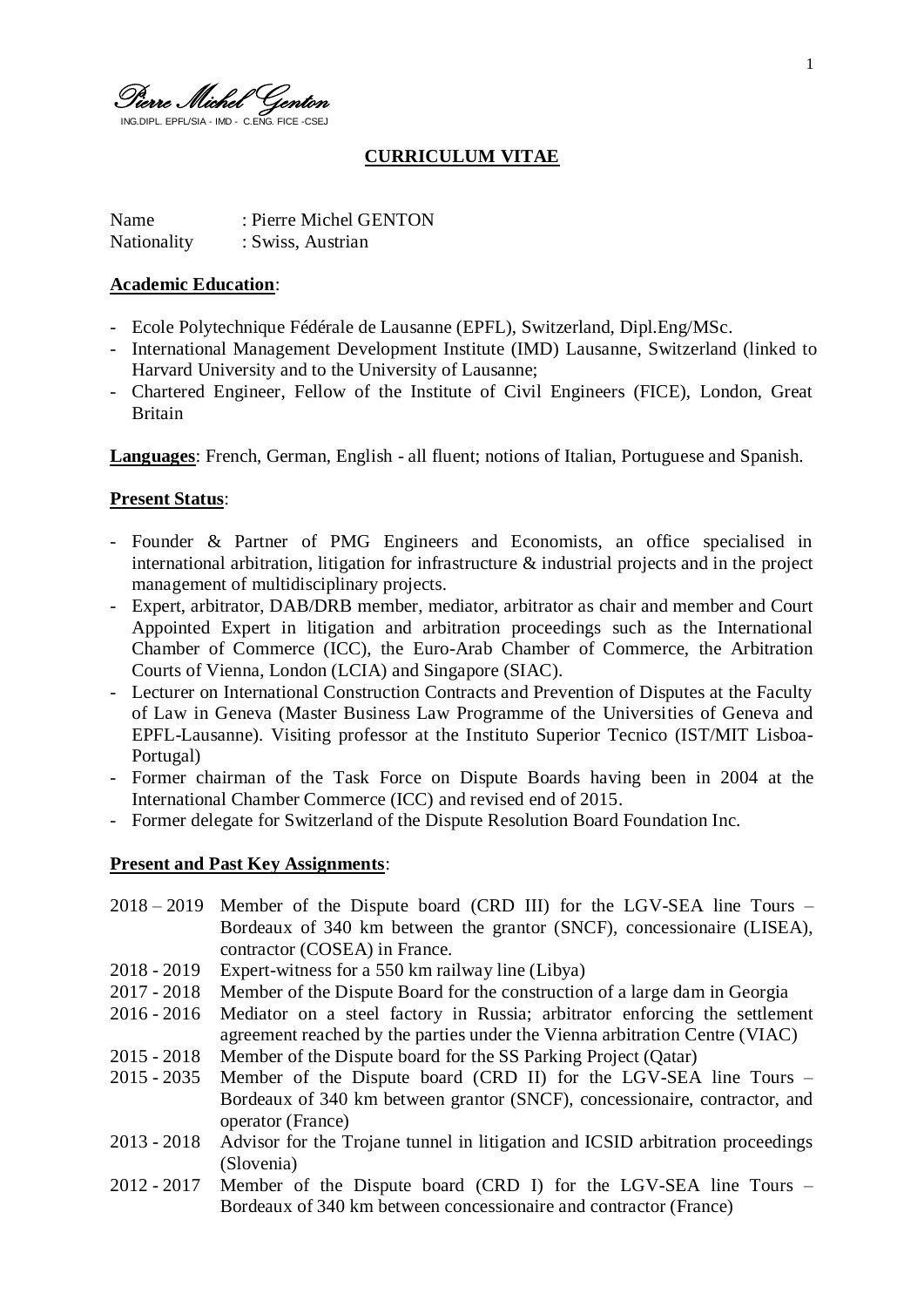- 2010 2018 Member of the Dispute Board for the construction of the Third Locks of the Panama Canal (Panama)
- 2008 2016 Various assignments as chair or member of Arbitration tribunals, Dispute Boards, adjudication and mediation proceedings in various countries such as in Algeria, India, Indonesia, Qatar
- 2005 2007 Member of the Dispute Resolution Board for the European Investment Bank Building (Luxemburg)
- 2004 2005 Chairman of an expert panel assessing overall claims filed for the TGV in France
- 2004 2008 Chair of the Dispute Adjudication Board for the New Naga Hammadi Barrage Project (Egypt)
- 2004 2008 Member of the Dispute Review Board for the Karáhnjukar Hydroelectric Project (Iceland)
- 2001 2008 Chair of the group of international experts advising the Owner for the reconstruction of the world highest-pressure penstock of Cleuson-Dixence (Switzerland)
- 2000 2008 Chair of the Dispute Board (CCT) for the Tunnel of Bologna integrated in the Italian high-speed railways – TAV (Italy).
- 2000 2005 Member of the Dispute Review Board for the Mohale Dam, the transfer tunnels and ancillary works in Lesotho (Lesotho Highlands Development Project).
- 2001 2002 Mediator on the Musi Hepp Hydropower Project in Indonesia.
- 1998 2003 Commissioner appointed by the UN Secretary General for reviewing the construction claims arising out of the Gulf War (United Nations Compensation Commission).
- 1998 2001 Member of the Dispute Board for the Xiaolangdi Multipurpose Dam Project in China (1800 MW) for 3 engineering lots involving Chinese, French, German and Italian Contractors
- 1998 1999 Chair of the panel entrusted with the critical review of the FIDIC "Silver Book" "EPC Turnkey Project Conditions of Contract" (French International Contractors - SEFI).
- 1996 1999 Sole Adjudicator between the Concessionaire and the Contractors and later Member of the Expert Committee on the 18 km Vasco da Gama Bridge over the Tagus River in Lisbon/Portugal, ruling on the disputes between the Portuguese Government as Grantor and the Portuguese-French-British Concessionaire.
- 1994 2000 Member of the Dispute Board for the Lesotho Highlands Development Project in Lesotho (60 km of transfer and delivery tunnels).
- 1993 1999 Member of the Supervisory Board for the New Alptransit Railway Lines (Gotthard tunnel, 57 km/Lötschberg tunnel, 38 km).appointed by the Swiss Federal Council (Ministers)
- 1990 2007 Arbitrator, Court appointed expert, expert witness in various institutional and "ad hoc arbitration" cases in the construction industry in Albania, Cameroun, Georgia, Madagascar.

## **Past Experience**:

- 2018 1981 : Various assignments as arbitrator, member/chair of DRB/DAB, court appointed expert, consultant, for over 30 cases in various large multidisciplinary projects of infrastructure (dams, motorways, tunnels, buildings, mass transit systems, railways) in Africa, Asia, Europe, Middle East and in industrial plants (pipelines/pumping stations in the oil sector, cement, fertilizer, textile factory, electromechanical equipment).
- 1983 1981 : Head of division at the Société Générale de Surveillance Ltd headquarters in Geneva. (SGS).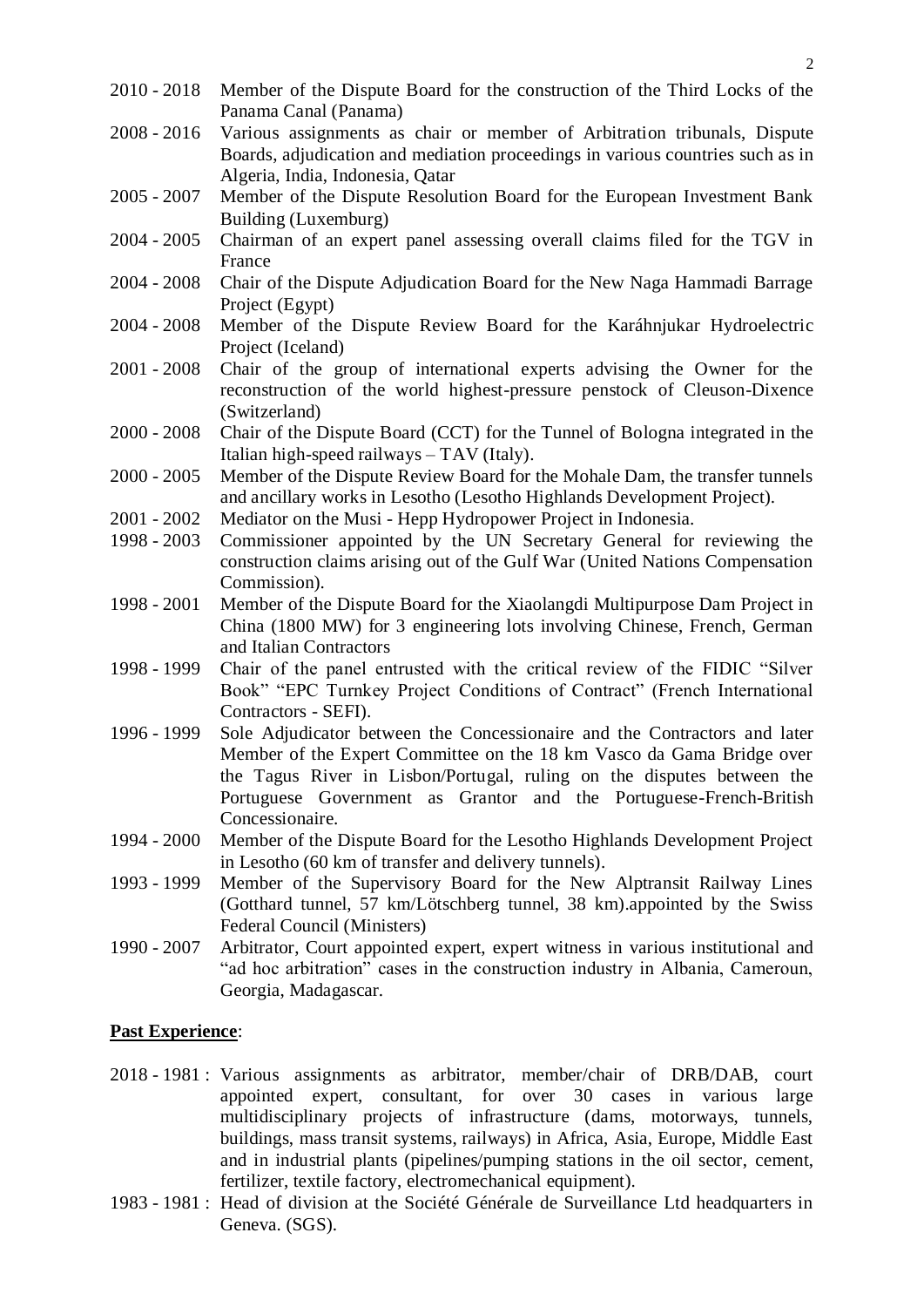- 1980 1978 : Head of the group of experts assisting the Minister of Transportation in the planning and construction of the Manila LRT System (Philippines), Chief Engineer of the German-Swiss-Thai consultants' joint venture for the planning of the Bangkok Mass Transit System in Thailand.
- 1978 1976 : Director of Swiss Consultants in Iraq and project manager of the Swiss-German-Iraqi joint venture for the planning of the Rapid Transit System in Baghdad (Iraq)
- 1975 1971 : Chief engineer at Electrowatt Engineering Services Ltd. for the planning and construction of various transportation systems (namely Lima Rapid transit System), hydro-electrical schemes, tunnels and galleries in Switzerland (Head of the site supervision of the tunnel de la Clusette, site supervision of the works on the Göschenen-alpdam) and in other countries (Greece, Island and in Peru). Resident Engineer in Morocco with Electrowatt Engineering Services for the construction of two dams)
- 1970 1969 : Professor's assistant at the Ecole Polytechnique Fédérale in Lausanne.

## **Lectures, visiting professor**:

- Lectures on International Construction Contracts and Prevention of Disputes at the Faculty of Law in Geneva (Master Business Law Programme of the Universities of Geneva - 9 years) at the Ecole Polytechnique Fédérale in Lausanne, at the University della Svizzera Italiana (Faculty of Economics), at the Technical University of Graz (Austria) and at the Paris 2 Faculty of law (France).
- Visiting professor at the Instituto Superior Tecnico (IST/MIT Lisboa-Portugal 3 years
- Lectures at various conferences such as the ICC, International Bar Association, Swiss Bar, Swiss Arbitration Association, Deutsches Institut für Schiedsgerichtbarkeit, Swiss Experts Chamber of Technical and Scientific Forensic Experts, International Construction Law, Global Construction Superconference, etc. in Berlin, Frankfurt, London, Paris etc.

# **Publications** (extract):

- 2018-2016 Various papers on Dispute Boards and on the 2015 FIDIC Rainbow Conditions of Contract (Red, Yellow and Silver Books)
- 2015 Drafter's Insight into the 2015 ICC Dispute Boards Rules (ICC Dispute Resolution Bulle3tin, Issue 1)
- 2011 ICC Dispute Board Rules, Status and Perspectives of a Key Contribution to the Prevention of Disputes (Wlzers Kluwer law & Business (Arnold Ingen-Housz)
- 2007 An Efficient Dispute Management Tool: the DB and the ICC DB Rules (Ch. 5 of ICC Book on ADR in Business - Practice and Issues across Countries and Cultures Kleuwer)
- 2007 What's wrong to use DB in Debt Recovery (Debt Recovery Editor D. Franklin Canada)
- 2005 ICC promotes Dispute Board Rules Worldwide (Construction Law Journal 2005)
- 2004 The New ICC Dispute Board Rules Cahiers de l'arbitrage (Gazette du Palais)
- 2003 Dispute Boards (Ch.7 of Bernsteins Handbook of Arbitration and Dispute Resolution edited by J. Tackaberry, QC and A. Marriott, QC)
- 2002 The Growing Interest in DB Procedures and the Role of DRB in Long Terms ContractsConstruction Law Journal
- 2001 Streitbeilegung im Bauwesen. Das Potential der ADR-Verfahren (Stiftung Bauwesen, Stuttgart)
- 2001 The Potential of Disputes Review Boards (Global Superconference, London)
- 2000 The Role of the Engineer in Disputes related more specifically to Industrial Projects (Kluwer Law Intern'al)